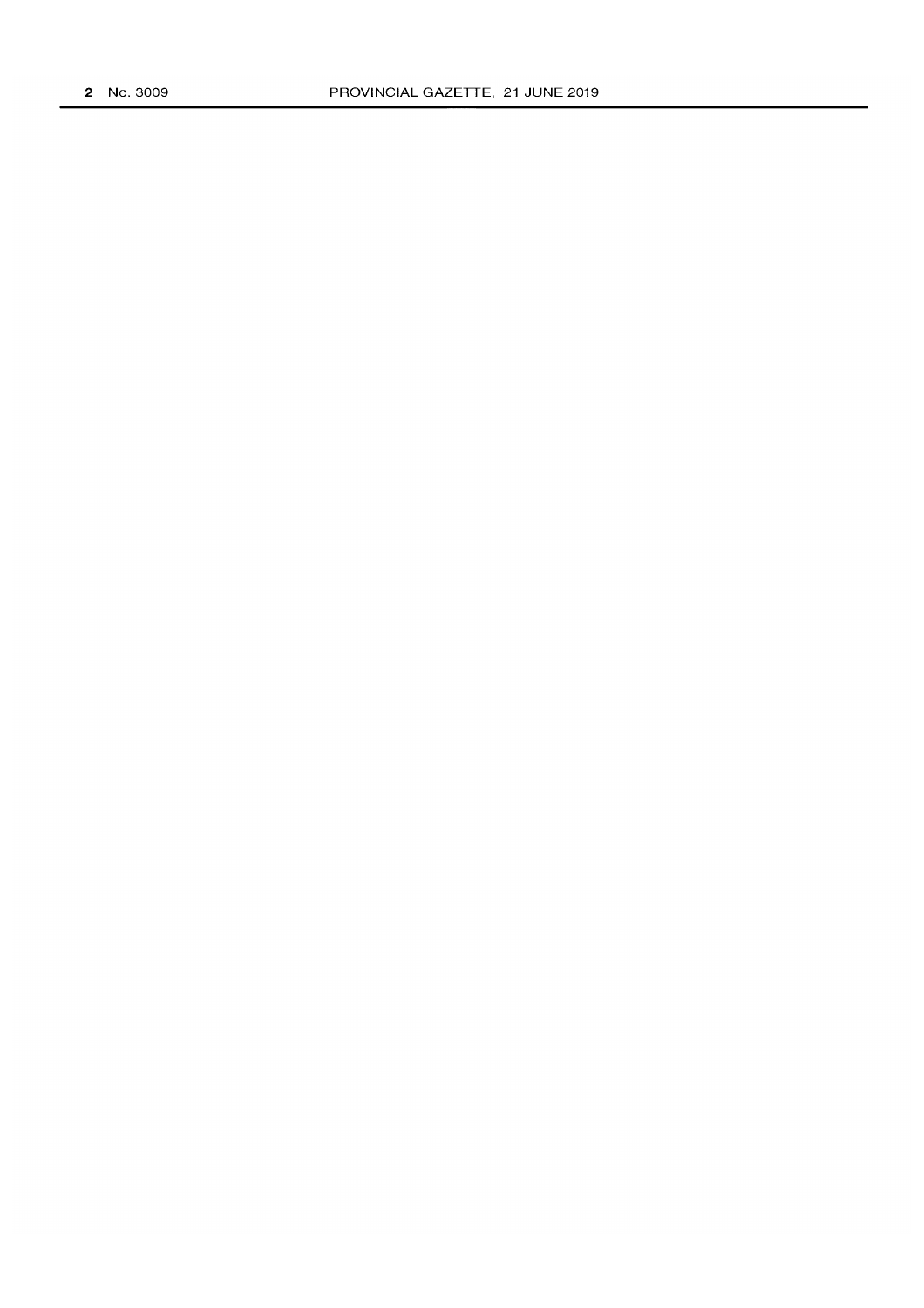# **CONTENTS**

|          |                                                                                                                                                                                                                     | Gazette<br>No. | Page<br>No. |
|----------|---------------------------------------------------------------------------------------------------------------------------------------------------------------------------------------------------------------------|----------------|-------------|
|          | <b>GENERAL NOTICES • ALGEMENE KENNISGEWINGS</b>                                                                                                                                                                     |                |             |
| 69       | Collins Chabane Spatial Planning and Land Use Management By-Law, 2019: Portion of the farm Locatie van                                                                                                              | 3009           | 12          |
| 70       | Collins Chabane Spatial Planning and Land Use Management By-Law, 2019: Portion of the Farm Molenje                                                                                                                  | 3009           | 12          |
| 71<br>71 |                                                                                                                                                                                                                     | 3009<br>3009   | 13<br>13    |
|          | <b>PROVINCIAL NOTICES • PROVINSIALE KENNISGEWINGS</b>                                                                                                                                                               |                |             |
| 89       | Thabazimbi Local Municipality Spatial Planning and Land Use Management By-Law, 2016: Remaining                                                                                                                      | 3009           | 14          |
| 89<br>92 | Thabazimbi Plaaslike Munisipaliteit Ruimtelike Beplanning en Grondgebruikbestuur Verordening, 2016:<br>Local Government: Municipal Property Rates Act (6/2004): Makhado Municipality: Extension period for          | 3009           | 15          |
|          | public notice calling for inspection of the Third (3rd) Supplementary valution roll and lodging of objections                                                                                                       |                | 16          |
| 92       | Wet van die Plaaslike Regering: Munisipale Grondbelastingwet (6/2004): Makhado Plaaslike Munisipaliteit:<br>Openbare kennisgewing verlengde tydperk vir inspeksie van Derde Aanvullende Waardasierolle en indiening | 3009           | 17          |
|          | LOCAL AUTHORITY NOTICES • PLAASLIKE OWERHEIDS KENNISGEWINGS                                                                                                                                                         |                |             |
| 71       | Musina Local Municipality Spatial Planning and Land Use Management By-Laws, 2016: Erven 4950 and                                                                                                                    | 3009           | 18          |
| 73<br>74 | Thulamela Spatial Planning and Land Use Management By-law, 2016: Various applications<br>Makhado Municipality Spatial Planning, Land Development and Land Use Management By-Law, 2016:                              | 3009           | 19          |
| 74       | Makhado Munisipaliteit Ruimtelike Beplanning, Grondontwikkeling en Grondgebruikbestuurs By-wette, 2016:                                                                                                             | 3009<br>3009   | 20<br>20    |
|          |                                                                                                                                                                                                                     |                |             |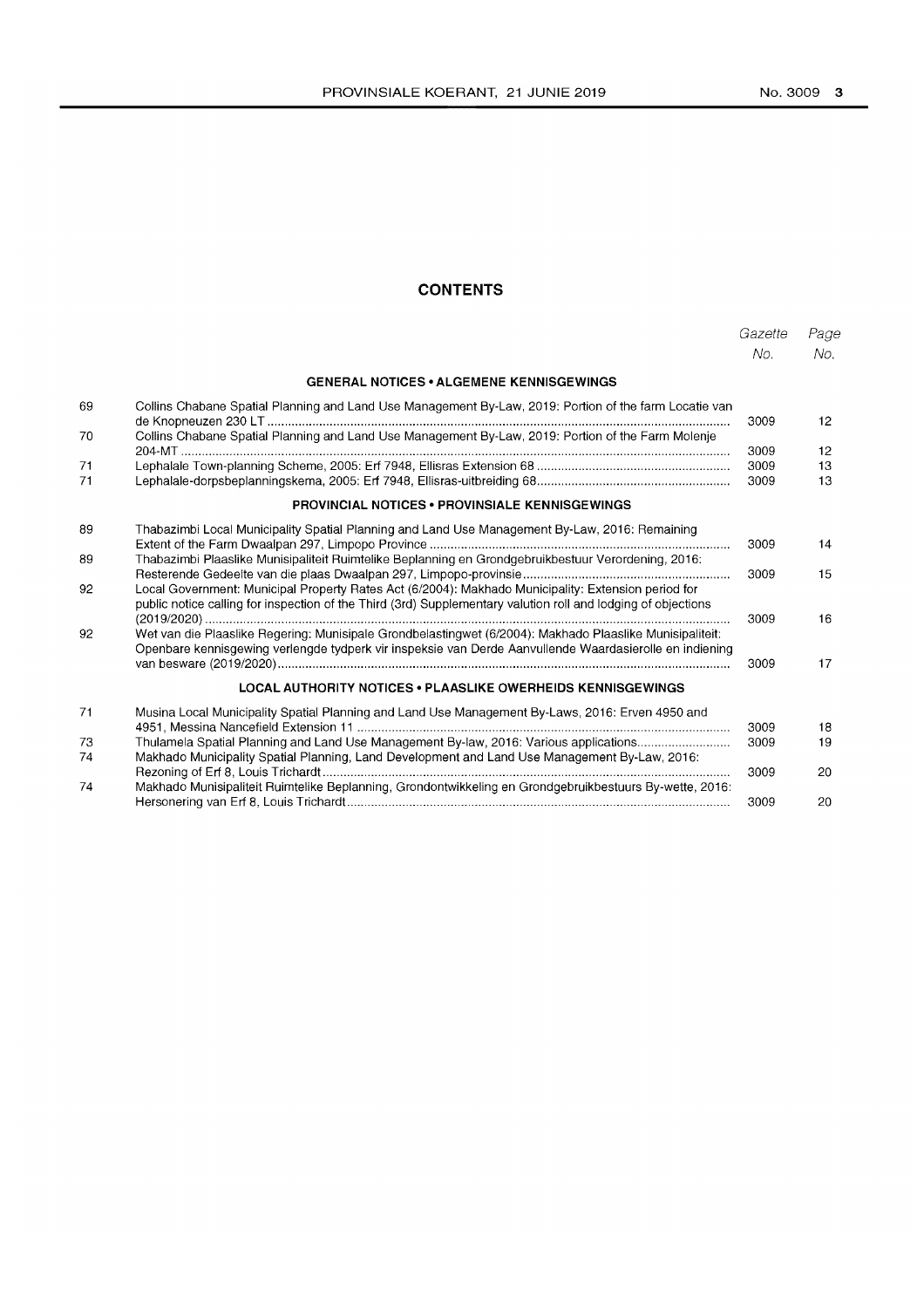$\Box$ 

 $\overline{\phantom{a}}$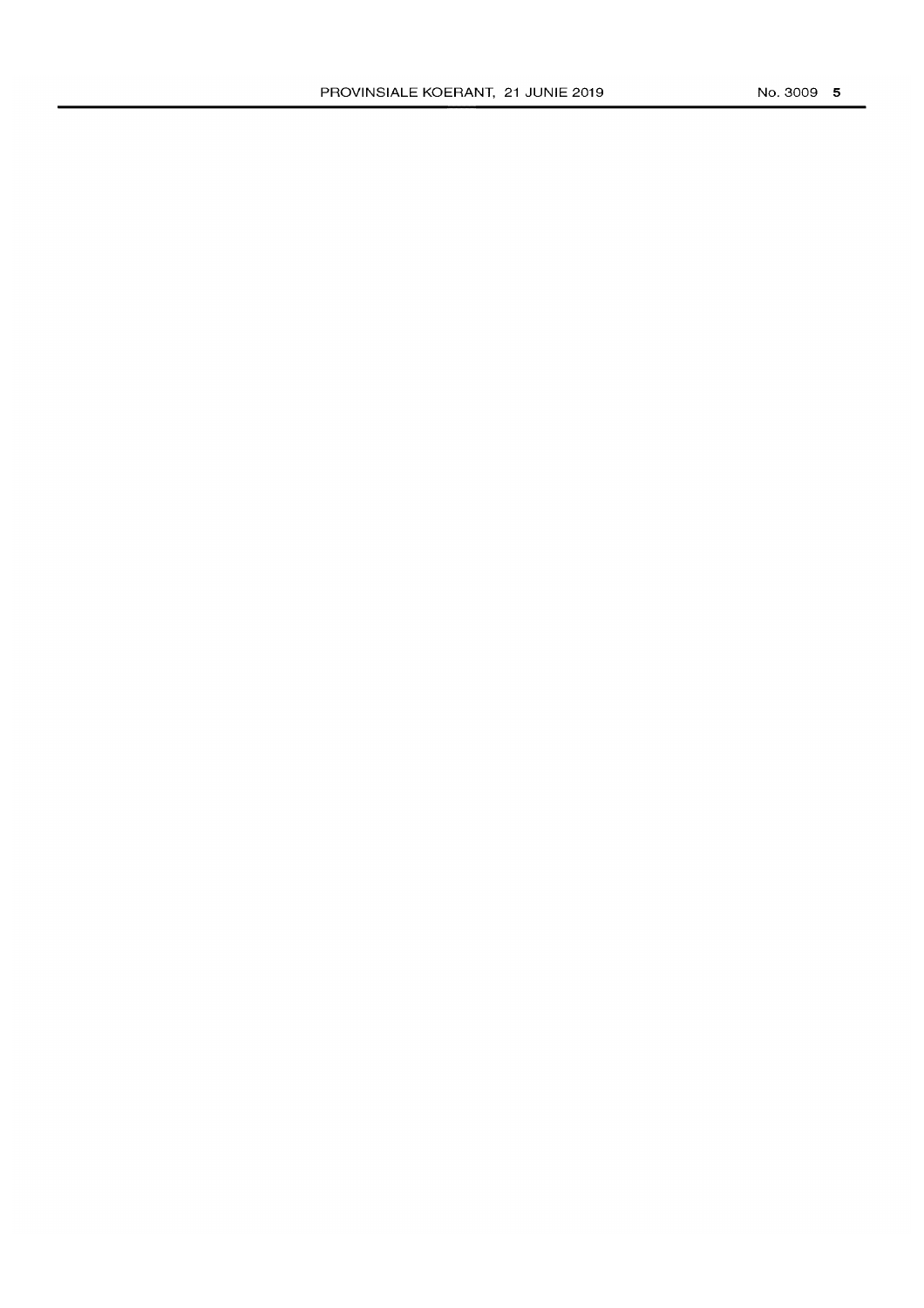$\Box$ 

 $\overline{\phantom{a}}$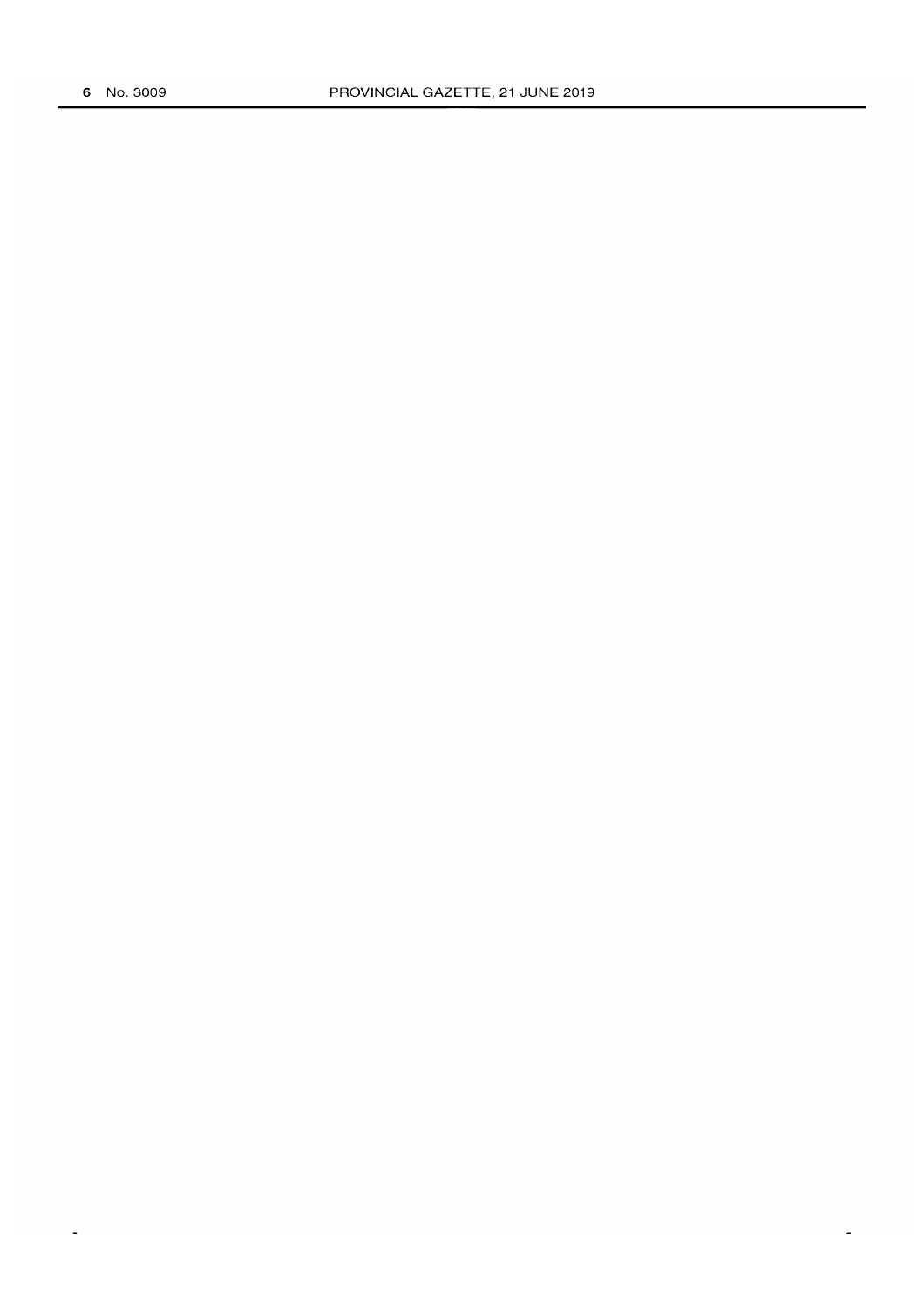$\hat{\mathbf{z}}$ 

 $\pmb{s}$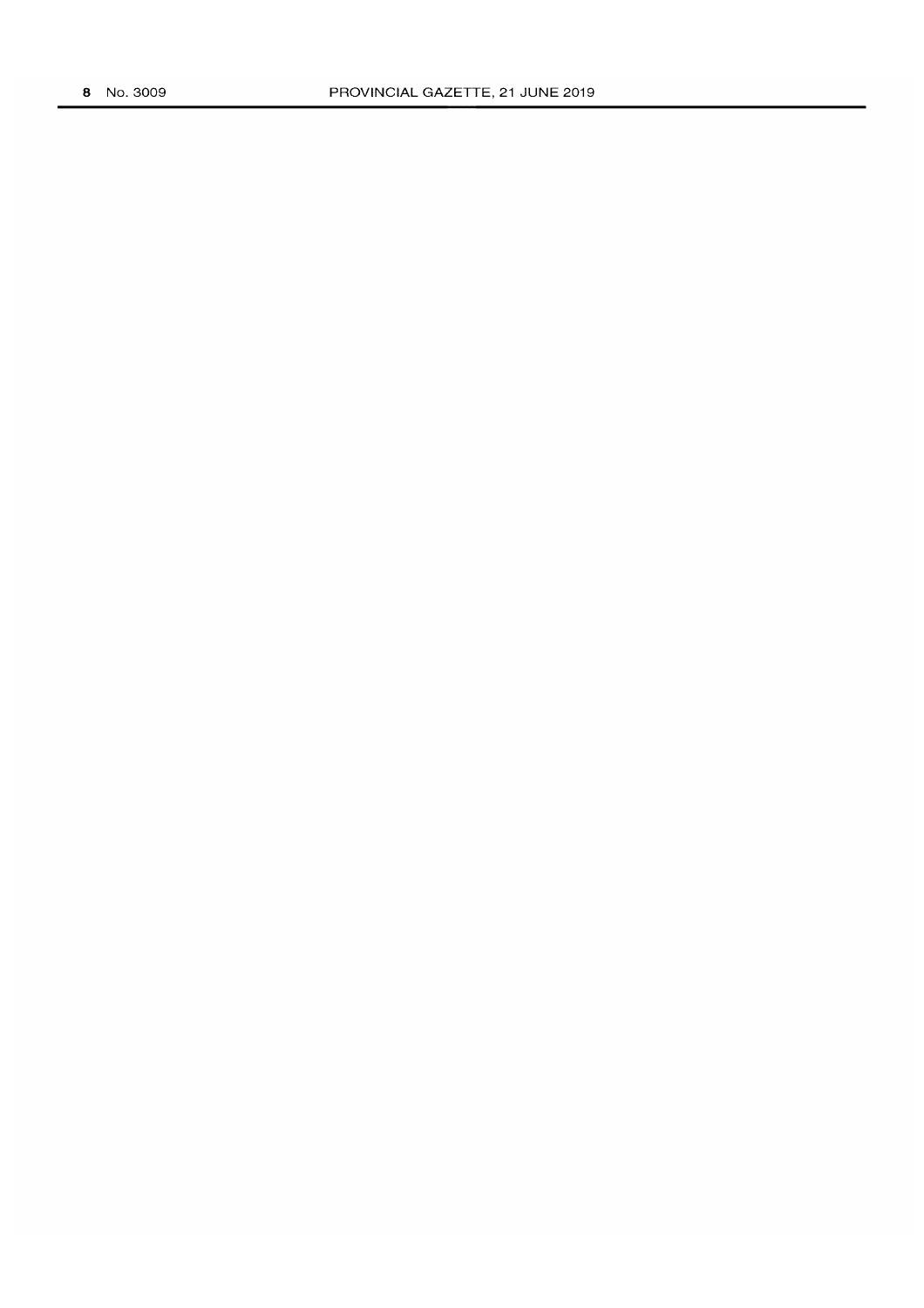$\overline{a}$ 

 $\overline{\phantom{a}}$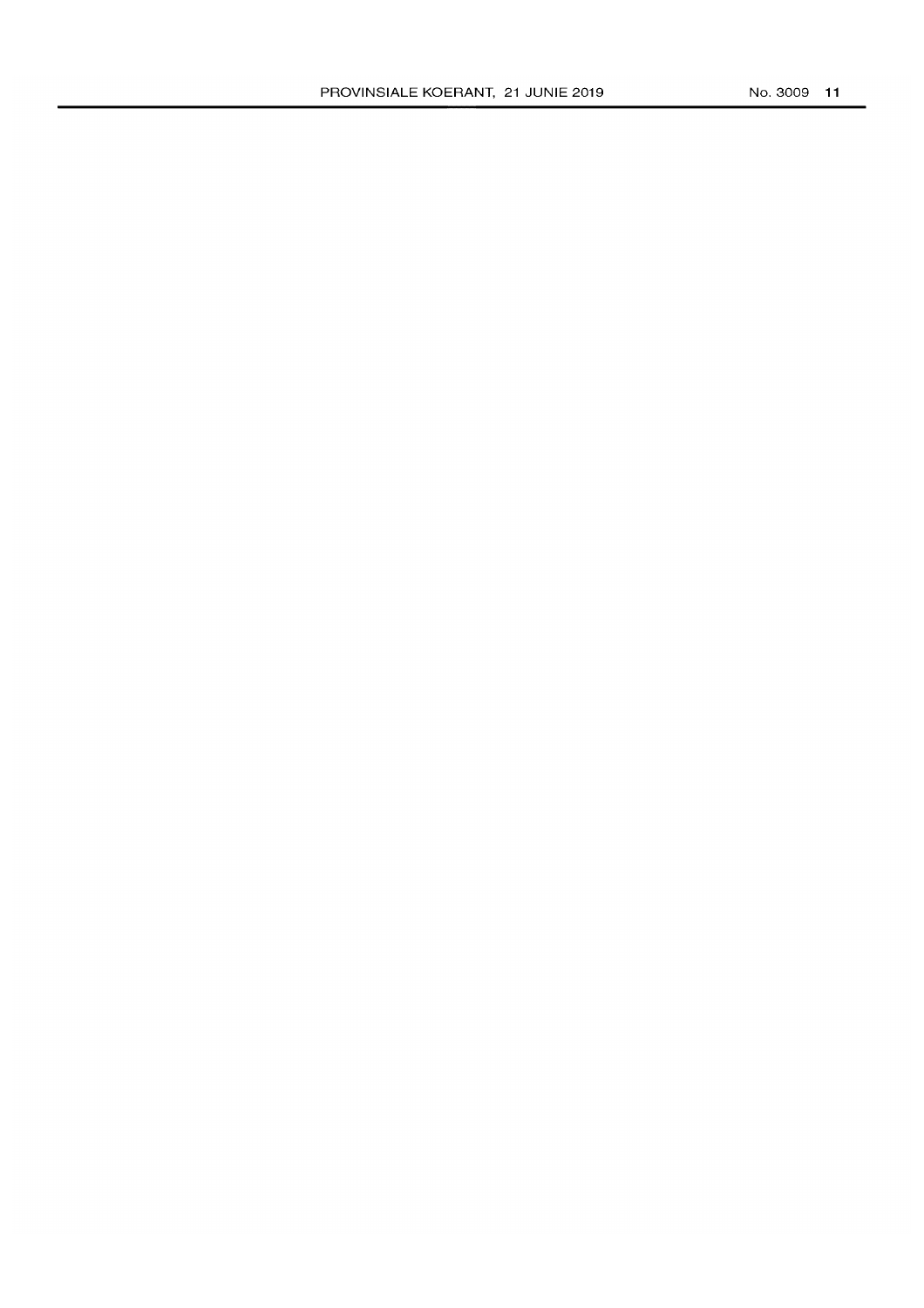# GENERAL NOTICES • ALGEMENE KENNISGEWINGS

### NOTICE 69 OF 2019

#### COLLINS CHABANE LAND USE SCHEME, 2018 AMMENDMENT SCHEME NUMBER: 31

#### NOTICE OF APPLICATION FOR REZONING IN TERMS OF SECTION 64 THE COLLINS CHABANE SPATIAL PLANNING AND LAND USE MANAGEMENT BY-LAW, 2019.

I, Muthige Mukhethwa Tondani, being the authorized owner of site on Portion of the Farm LOCATIE VAN DE KNOPNEUZEN 230 L Tat Tshimbupfe-Tshilaphala, hereby give notice for the application lodged in terms of Section 64 of The Collins Chabane Spatial Planning and Land Use Management Bylaw, 2019 that I have applied to Collins Chabane Local Municipality for the "Rezoning" on the aforesaid property from "Agriculture" to "Business 3" to allow for the development of an "Resort". Particulars of the application will lie for inspection during normal office hours at the office of the Manager, Spatial Planning and Land Use, Collins Chabane Local Municipality, Malamulele for the period of 30 days from the first day of the notice. Objections and/or comments or representation in respect of the application must be lodged with or made in writing to the Municipal Manager at the above address or at Collins Chabane Local Municipality, Private Bag X9271, MALAMULELE, 0982 within 30 days from the date of first publication. Address of the applicant: P.O Box 234, SIBASA 0970; Cell: 79 4737531; Email: afriplan.consultants@gmail.com. 14-21

> COLLINS CHABANE LAND USE SCHEME, 2018 AMENDMENT SCHEME NUMBER: 31

XITIVISO XA XIKOMBELO XO CINCA MATIRHISELO YA MISAVA HI KU LANDZA NAWU WA SECTION 64 OF THE COLLINS CHABANE SPATIAL PLANNING AND LAND USE MANAGEMENT BY-LAW, 2019.

Nne Muthige Mukhethwa Tondani, ane a vha mune wa tshitentsi tshi re kha Portion of The Farm LOCATIE VAN DE KNOPNEUZEN 230-LT Tshimbupfe-Tshilaphala; ndi divhadza nga ha khumbelo yo itwaho kha Masipala Wapo wa Collins Chabane ho tevhedzwa Section 64 of Collins Chabane Spatial Planning and Land Use Management By-Law, 2019, ya u shandukisa kushumisele kwa mavu kha tshitentsi tsho bulwaho afho ntha u bva kha "Agriculture" u ya kha "Business 3" u itela u tendelwa u fhata "Resort". Zwidodombedzwa zwa khumbelo iyi zwi do vha zwi tshi khou wanala ofisini ya Minigere wa Spatial Planning and Land Use ha Masipala Wapo wa Collins Chabane, Malamulele nga zwifhinga zwa mushumo kha maduvha a 30 u bva duvha Ie ndivhadzo iyi ya andadzwa u itela tsedzuluso. Khanelo na thikhedzo maelana na khumbelo iyi zwi fanela u to nwalwa zwa iswa nga tshanda ha masipala kha diresi yo bulwaho afho ntha kana zwa rumelwa nga poso kha diresi ya: Private Bag X9271, MALAMULELE, 0982 hu sa a thu fhela maduvha a furaru (30) u bva duvha 10 bulwaho afho ntha. Diresi ya muiti wa khumbelo: P.O Box 234, SIBASA 0970; Cell: 079 4737 531; Email: afriplan.consultants@gmail.com .

14-21

## NOTICE 70 OF 2019

#### COLLINS CHABANE LAND USE SCHEME, 2018 AMENDMENT SCHEME NUMBER: 40

# NOTICE OF APPLICATION FOR REZONING IN TERMS OF SECTION 64 THE COLLINS CHABANE SPATIAL

PLANNING AND LAND USE MANAGEMENT BY-LAW, 2019.

I, Muravha Azwihangwisi Lawrence, being the authorized owner of site on Portion of The Farm MOLENJE 204-MT, hereby give notice for the application lodged in terms of Section 64 of The Collins Chabane Spatial Planning and Land Use Management Bylaw, 2019 that I have applied to Collins Chabane Local Municipality for the "Rezoning" on the aforesaid property from "Agriculture" to "Business 3" to allow for the development of an "Resort". Particulars of the application will lie for inspection during normal office hours at the office of the Manager, Spatial Planning and Land Use, Collins Chabane Local Municipality, Malamulele for the period of 30 days from the first day of the notice. Objections and/or comments or representation in respect of the application must be lodged with or made in writing to the Municipal Manager at the above address or at Collins Chabane Local Municipality, Private Bag X9271, MALAMULELE, 0982 within 30 days from the date of first publication. Address of the applicant: P.O Box 51035, WIERDA PARK 0157; Cell: 079 473 7531; Email: afriplan.consultants@gmail.com

 $14 - 21$ 

# COLLINS CHABANE LAND USE SCHEME, 2018 AMENDMENT SCHEME NUMBER: 40

XITIVISO XA XIKOMBELO XO CINCA MATIRHISELO YA MISAVA HI KU LANDZA NAWU WA SECTION 64 OF THE COLLINS CHABANE SPATIAL PLANNING AND LAND USE MANAGEMENT BY-LAW, 2019.

Mina, Muravha Azwihangwisi Lawrence, nwinyi wa ndhawu eka Portion of The Farm MOLENJE 204-MT, ndzi tivisa xikombelo lexi endliweke hi ku landza nawu wa Section 64 ya Collins Chabane Spatial Planning and Land Use Management By-Law, 2019 lowu ndzi endleke xikombelo eka Masipala wa Collins Chabane xa ku cinca matirhiselo ya misava eka xitirhisiwa lexi boxiweke laha henhla xa "Agriculture" lexi xi va xa "Business 3" ra "Resort". Swilo swa xikombelo lexi swi ta lawuriwa eka mufambisi wa Doroba ni vufambisi bya masipala, Spatial Planning and Land Use, Collins Chabane Local Municipality, MALAMULELE hi masiku yo ringana 30 ku sukela siku ro sungula ra xitiviso. Swibumabumelo ni swiletelo swa xikombelo swi fanele ku rhumeriwa eka masipala eka address leyi landzelaka: Collins Chabane Local Municipality, Private Bag X9271, MALAMULELE, 0982. Ku nga si hela masiku ya 30 ya ku xitiviso lexi tivisiweke Address ya mukomberi: P.O Box 51035, WIERDA PARK 0157; Cell: 079 473 7531; Email: afriplan.consultants@gmail.com.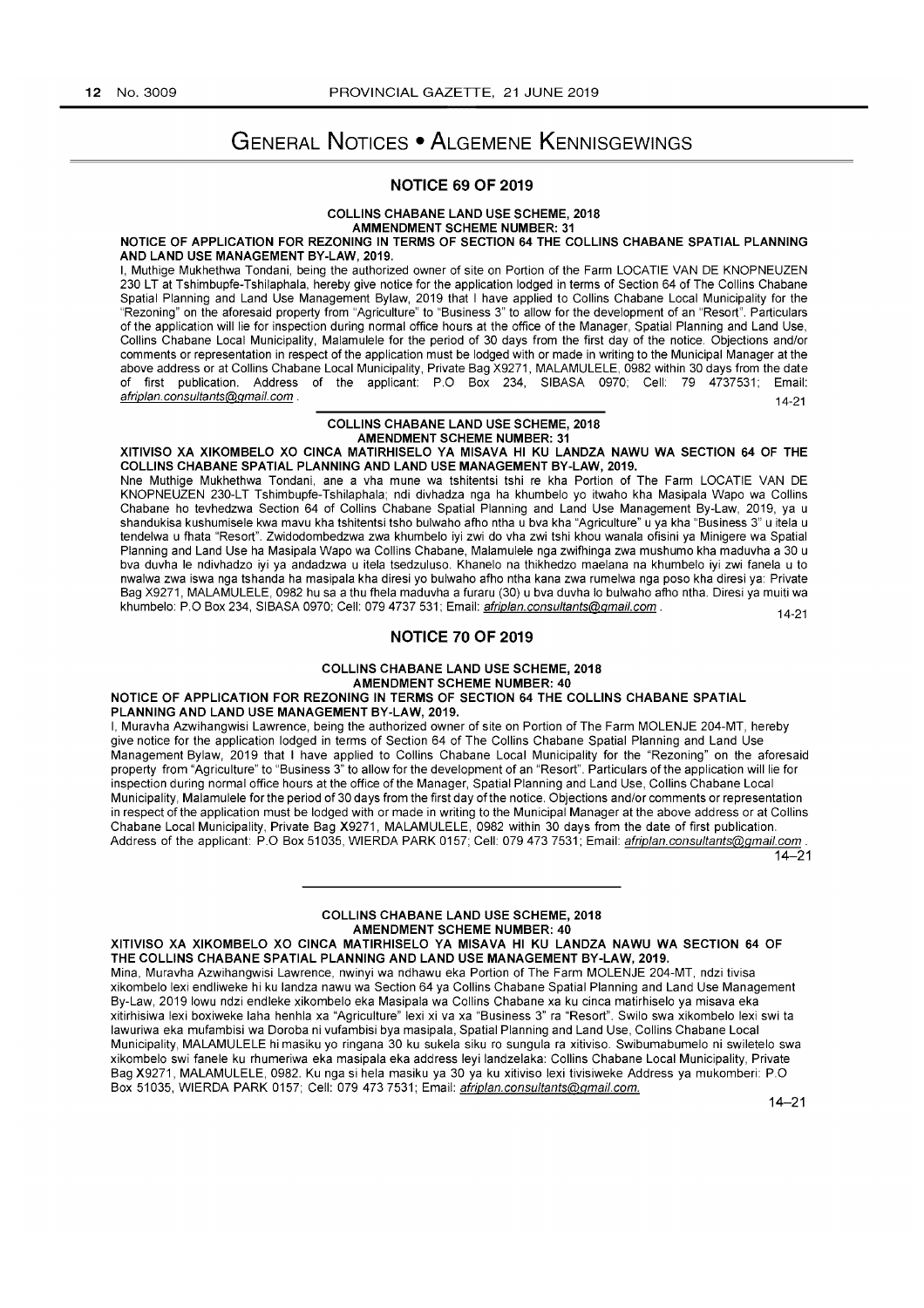#### **NOTICE 71 OF 2019**

#### **LEPHALALE TOWN PLANNING SCHEME, 2005**  AMENDMENT SCHEME 15

## **NOTICE OF APPLICATION FOR AMENDMENT OF THE LEPHALALE TOWN PLANNING SCHEME, 2005 IN TERMS OF SECTION 54(1) OF THE LEPHALALE MUNICIPAL SPATIAL PLANNING AND LAND USE MANAGEMENT BY-LAW, 2017 READ TOGETHER WITH THE RELEVANT PROVISIONS OF THE SPATIAL PLANNING AND LAND USE MANAGEMENT ACT, 2013 (ACT 16 OF 2013) (SPLUMA) AND REGULATIONS AS PROMULGATED**

I, Izel van Rooy from the firm Plan Wize Town and Regional Planners, being the authorized agent of the owner of Erf 7948 Ellisras Extension 68 hereby gives notice in terms of Section 54(1) of the Lephalale Municipal Spatial Planning and Land Use Management By-Law, 2017, read together with the relevant provisions of the Spatial Planning and Land Use Management Act, 2013 (Act 16 of 2013) (SPLUMA) and Regulations as promulgated that I have applied to the Lephalale Municipality for the amendment of the town planning scheme known as the Lephalale Town Planning Scheme, 2005, by the rezoning of the property as described above, from "Residential 1" with a density of "One dwelling house per erf' to "Residential 2" with a Special Consent for a "Residential Building" for the purposes of a Guest House.

Particulars of the application will lie for inspection during normal office hours at the office of the Executive Manager, Development Planning Directorate, Municipal Offices, Lephalale Municipality, Lephalale cnr. Joe Siovo and Douwater Road, Onverwacht, for a period of 30 days from 21 June 2019.

Objections to or representations in respect of the application must be lodged with or made in writing to the Municipal Manager at the above address or at Private Bag X 136, Ellisras, 0555, within a period of 30 days from  $21$  June  $2019$ .

#### **ADDRESS OF AGENT: PLAN WIZE TOWN AND REGIONAL PLANNERS, P.O. BOX 2445, THABAZIMBI,**  0380, TEL: 0824497626

21-28

#### **KENNISGEWING 71 VAN 2019**

#### **LEPHALALE DORPSBEPLANNINGSKEMA, 2005 WYSIGINGSKEMA 15**

#### **KENNISGEWING VAN AANSOEK VIR WYSIGING VAN DIE LEPHALALE DORPSBEPLANNINGSKEMA, 20051NGEVOLGE ARTIKEL 54(1) VAN DIE LEPHALALE MUNISIPALE RUIMTELIKE BEPLANNING EN GRONDGEBRUIKBESTUUR VERORDENINGING, 2017 SAAMGELEES MET DIE RELEVANTE BEPALINGS VAN DIE WET OP RUIMTELIKE BEPLANNING EN GRONDGEBRUIKBESTUUR, 2013 (WET 16 VAN 2013) (SPLUMA) EN REGULASIES 5005 GEPROMULGEER**

Ek, Izel van Rooy van die firma Plan Wize Stads-en Streekbeplanners, synde die gemagtigde agent van die eienaar van Erf 7948 Ellisras Uitbreiding 68, Lephalale gee hiermee ingevolge Artikel 54(1) van die Lephalale Munisipale Ruimtelike Beplanning en Grondgebruikbestuur Verordeninging, 2017, saamgelees met die relevante bepalings van die Wet op Ruimtelike Beplanning en Grondgebruikbestuur, 2013 (Wet 16 van 2013) (SPLUMA) en Regulasies soos gepromulgeer, kennis dat ek aansoek gedoen het by die Lephalale Munisipaliteit vir die wysiging van die dorpsbeplanningskema bekend as<br>Dorpsbeplanningskema 2005, deur die hersonering van die eiendom-soos-hie deur die hersonering van die eiendom soos hierbo beskryf van "Residensieel 1" met 'n digtheid van "Een woonhuis per erf' na "Residensieel 2" met 'n Spesiale Toestemming vir 'n "Residensiele Gebou" vir die doeleindes van 'n Gastehuis.

Besonderhede van die aansoek lê ter insae gedurende gewone kantoorure by die Uitvoerende Bestuurder, Direktoraat Ontwikkeling Beplanning, Munisipale Kantore, Lephalale Munisipaliteit, Lephalale, h/v. Joe Siovo en Douwaterstraat, Onverwacht, vir 'n tydperk van 30 dae vanaf 21 Junie 2019.

Besware teen of vertoe ten opsigte van die aansoek moet binne 30 dae vanaf 21 Junie 2019 skriftelik by of tot die Munisipale Bestuurder by bovermelde adres of by Privaatsak X 136, Ellisras, 0555 ingedien word.

## **ADDRESS OF AGENT: PLAN WIZE TOWN AND REGIONAL PLANNERS, P.O. BOX 2445, THABAZIMBI, 0380,** TEL: 0824497626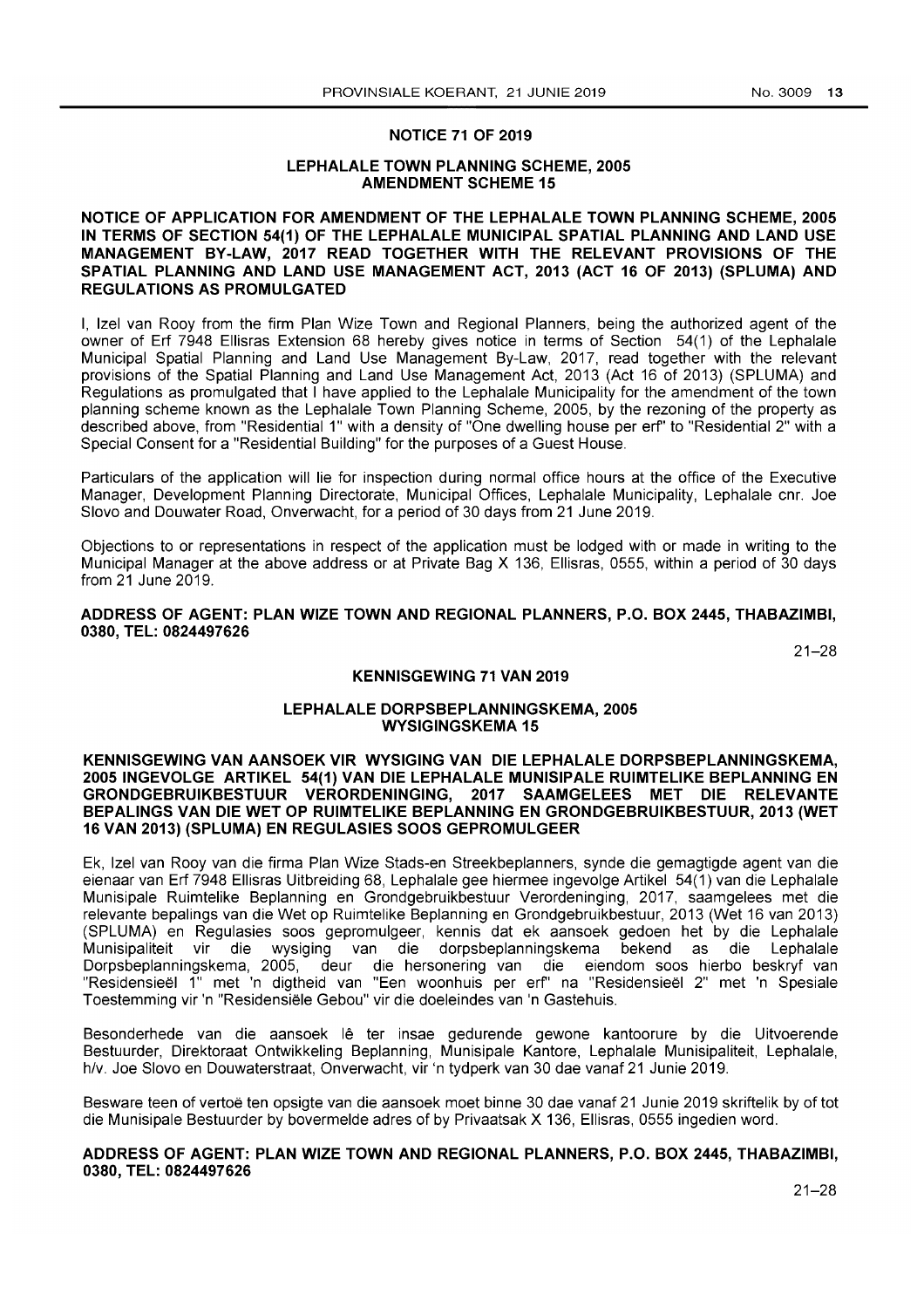# PROVINCIAL NOTICES • PROVINSIALE KENNISGEWINGS

## PROVINCIAL NOTICE 89 OF 2019

NOTICE IN TERMS OF SECTION 16(12) OF THE THABAZIMBI LOCAL MUNICIPALITY SPATIAL PLANNING AND LAND USE MANGEMENT BY-LAW, 2016 FOR SUBDIVISION OF LAND AS CONTEMPLATED IN TERMS OF SECTION 16(12)(a)(iii) OF THIS BY-LAW The firm NE Town Planning CC (Registration Number *2008/249644/23,* being the authorised agent of the owner of the Remaining Extent of the Farm Dwaalpan 297, Registration Division K.O., Limpopo Province, hereby give notice, in terms of section 16(1 )(d) and in terms of section 16(12)(a)(iii) of the Thabazimbi Local Municipality Spatial Planning and Land Use Management By-Law, 2016, that we have applied to the Thabazimbi Local Municipality for the subdivision of the land described above. The above mentioned property is currently a total of 684.6416 hectares in extent. It is the intention to subdivide the property into two portions of 500.00 hectares and 184.6 hectares respectively and consolidate the latter with Portion 1 of the Farm Bellevue 298, Registration Division K.O., Limpopo Province. Any objection or comments, with the grounds therefore and contact details, shall be lodged within a period of 30 days from the first date on which the notice appeared, with or made in writing to: Municipality at: the Municipal Manager Thabazimbi Municipal Offices, 7 Rietbok Street, Thabazimbi, 0387, or to Private Bag X530 Thabazimbi, 0380. Full particulars and plans (if any) may be inspected during normal office hours at the above-mentioned offices, for a period of 30 days from the date of first publication of the advertisement in the Provincial Gazette, Beeld and Citizen. Closing date for any objections: 14 July 2019. Address of \*ownerl applicant: NE Town Planning CC, 155 Kock Street, Suite 204, De Dak, Rustenburg 0299 or P.O. Box 5717, RUSTENBURG, 0300; Telephone No: 014 592 2777. Dates on which notice will be published: 14 & 21 June 2019.

Description of land: Number and area of proposed portions: Proposed Portion 1 in extent approximately 184.6 hectares; Proposed Remainder in extent approximately 500.00 hectares; TOTAL 684.6416 hectares. Proposed new consolidated Portion 1 of the Farm Bellevue 298 K.O., a total of 1041.1323 hectares in extent.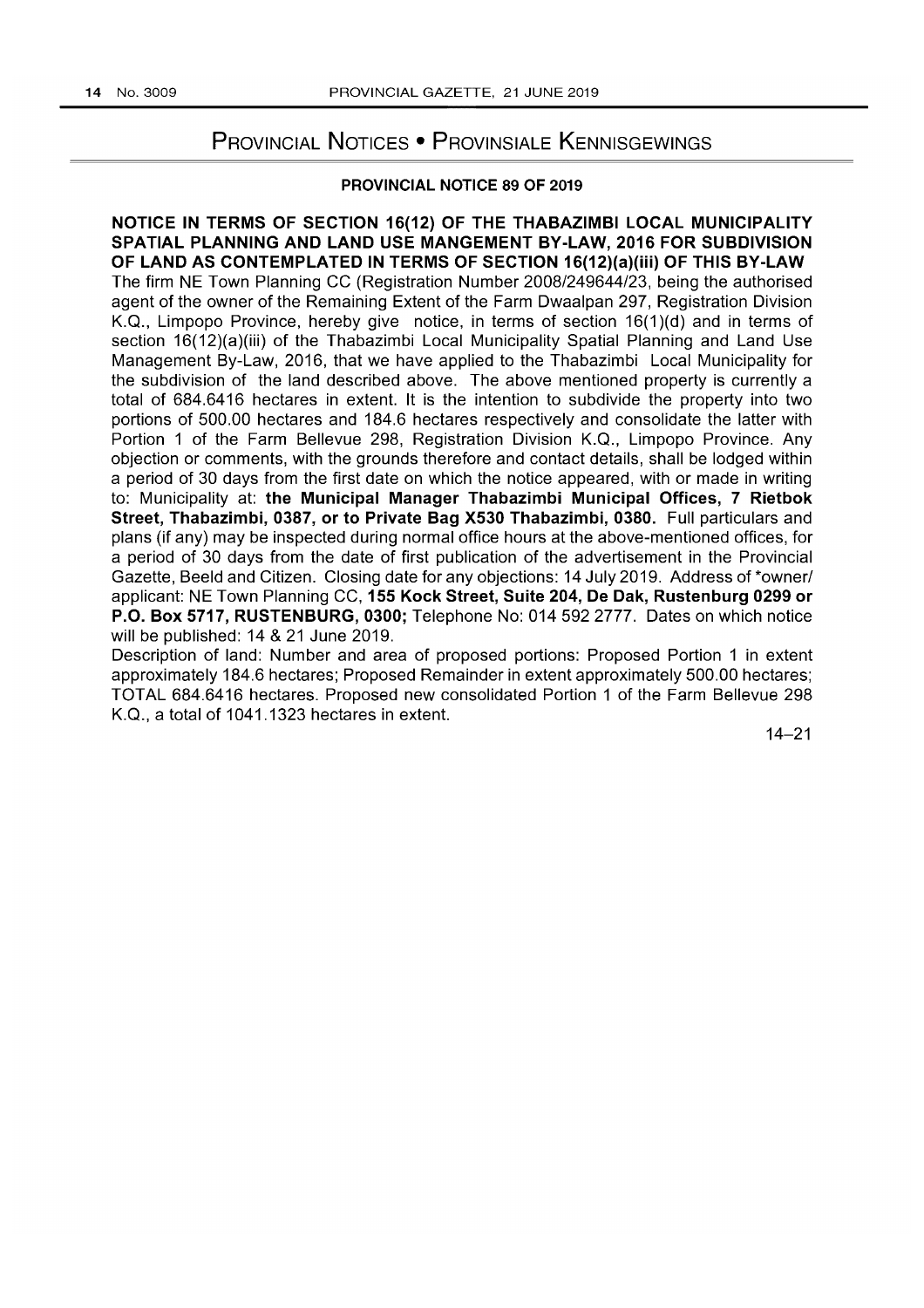#### PROVINSIALE KENNISGEWING 89 VAN 2019

# KENNISGEWING INGEVOLGE ARTIKEL 16(12) VAN DIE THABAZIMBI PLAASLIKE MUNISIPALITEIT RUIMTELIKE BEPLANNING EN GRONDGEBRUIKBESTUURS VERORDENING, 2016 VIR DIE ONDERVERDELING VAN GROND SOOS BEDOEL IN TERME VAN ARTIKEL 16(12)(a)(iii) VAN HIERDIE VERORDENING

Die firma NE Town Planning BK (Reg Nr: *2008/2492644/23),* synde die gemagtigde agent van die eienaar van die Resterende Gedeelte van die Plaas Dwaalpan 297, Registrasie Afdeling K.O., Limpopo Provinsie gee hiermee ingevolge, Artikel 16(1 )(d) en ingevolge Artikel 16(12)(a)(iii) van die Thabazimbi Plaaslike Munisipaliteit Ruimtelike Beplanning en Grondgebruikbestuur Verordening, 2016 kennis dat ons by Thabazimbi Plaaslike Munisipaliteit aansoek gedoen het vir die onderverdeling van die grond hierbo genoem. Die eiendom soos hierbo genoem is tans 'n totaal van 684.6416 hektaar groot. Dit is die bedoeling om die eiendom in twee gedeeltes te verdeel van 500.00 hektaar en 184.6 hektaar onderskeidelik en laasgenoemde the konsolideer met Gedeelte 1 van die Plaas Bellevue 298 Registrasie Afdeling K.O., Limpopo Province. Enige besware of kommentaar, met gronde daarvoor asook kontakbesonderhede, kan gebring word binne 'n tydperk van 30 vanaf die eerste datum waarop die kennisgewing verskyn het na die Munisipaliteit: By die Munisipalle Bestuurder, Thabazimbi Munisipale Kantore, Rietbokstraat 7, Thabazimbi, 0387, of na Privaatsak X530 Thabazimbi 0380. Besonderhede en planne (indien enige) is beskikbaar vir inspeksie gedurende gewone kantoorure by die bovermelde kantore, vir 'n tydperk van 30 dae van die datum van eerste publikasie van die kennisgewing in die Provinsiale Gazette, Beeld en Citizen. Sluitingsdatum vir enige besware: 14 Julie 2019. Adres van applikant: 155 Kockstraat, Suite 204, De Dak, Rustenburg 0299 of NE Stadsbeplanners BK, Posbus 5717, RUSTENBURG, 0300; Telefoon nr: 014 592 2777. Datums waarop kennisgewings gepubliseer word: 14 & 21 Junie 2019. Grondbeskrywing: Hoeveelheid en grootte van voorgestelde gedeeltes: Voorgestelde gedeelte 1, 184.6 hektaar groot; Voorgestelde Resterende Gedeelte 500.00 hektaar groot; TOT AAL: 684.6416 hektaar. Voorgestelde nuwe gekonsolideerde Gedeelte 1 van die Plaas Bellevue 298 K.O., 'n totaal van 1041.1323 hektaar groot.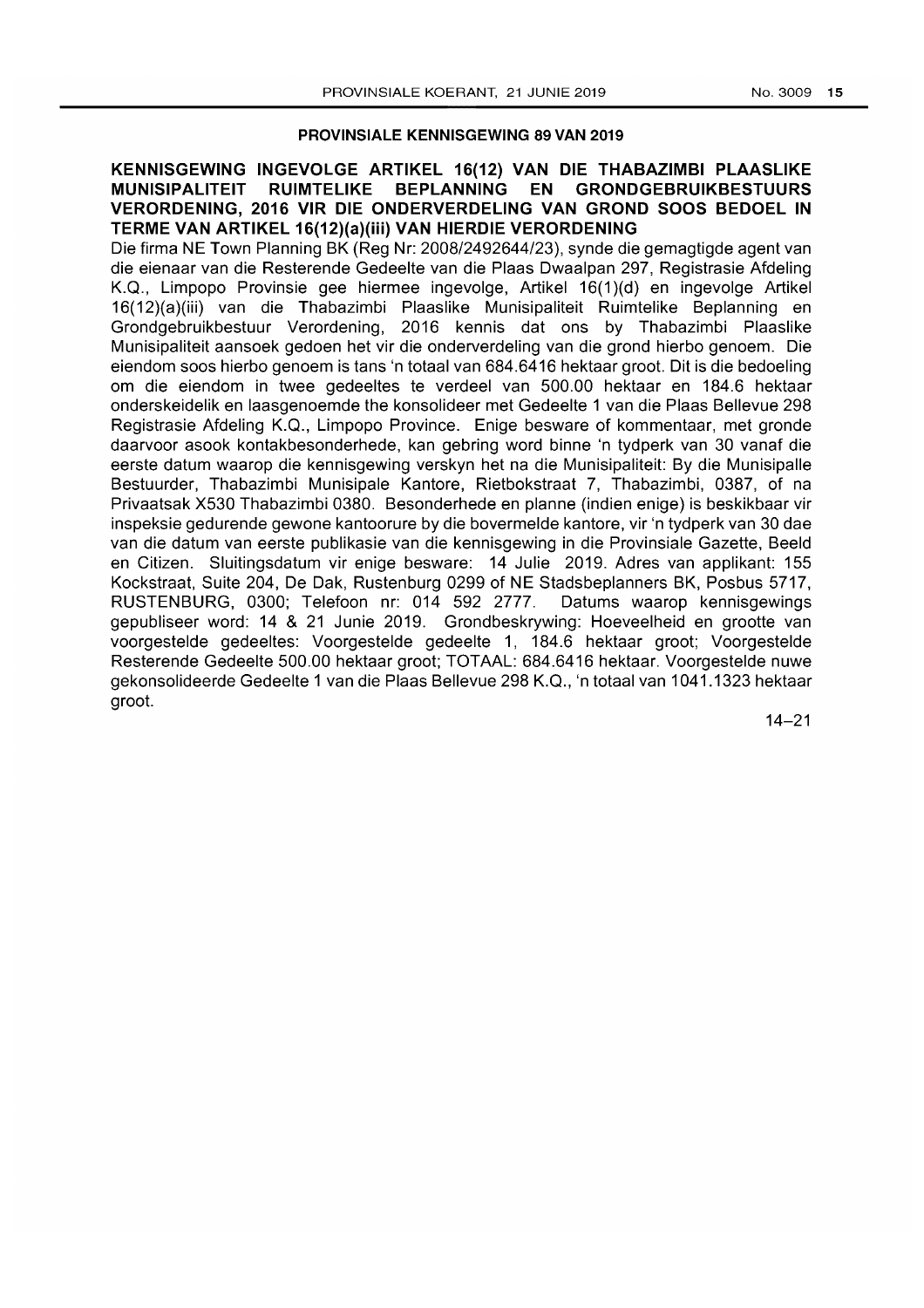PROVINCIAL NOTICE 92 OF 2019

# **IAKHADO MUNICIPA**

HARMONY PRO

and social-text contribution is the social series of the social series of the defined municipality committed to good governance<br>and socio-economic development of its community" Mission .- *'We* will use available resources effectively in order to address socia-economic imbalances through infrastructure and local economic development opportunities"

#### EXTENSION PERIOD FOR PUBLIC NOTICE CALLING FOR INSPECTION OF THE THIRD (3<sup>rd</sup>) SUPPLEMENTARY VALUATION ROLL AND LODGING OF OBJECTIONS (2019/2020)

Notice is hereby given in terms of Section 49(1) (a) (i) read together with Section 78(1) and (2) of the Local Government Municipal Property Rates Act, 2004 (Act 6 of 2004), hereinafter referred to as the "Act" that Makhado Local Municipality  $3^{rd}$  Supplementary valuation roll for 2019/2020 financial year will be open for public inspection at designated Municipal venues from the 1<sup>st</sup> of April 2019 to the 17<sup>TH</sup> of May 2019. An extended period for the inspection of the roll and the lodging of objections has now been granted for a period from 17 May to 28 June 2019

Designated venues: Makhado Municipality Civic Centre, 83 Krogh Street, Makhado Town, Office C027 (DDP new building), from 8HOO to 13HOO and from 14HOO to 16HOO week days. Third Supplementary valuation roll can also be inspected at the Regional Administrator's Offices at Waterval, Dzanani and Vleifontein Satelite Office and in addition they are also available at website www.makhado.gov.za.

An invitation is hereby made in terms of Section 49(1) (i) of the Act, that any property owner or other person who so desires should lodge an objection with the Municipal Manager in respect of any matter reflected in, or omitted from the Third supplementary valuation roll within the above mentioned period, that is *onl* before the 28 June 2019.

Attention is specifically drawn to the fact that in terms of Section 50(2) of the Act, an objection must be in relation to a specific individual property and not against the valuation roll as such.

The Objection form for the lodging of an objection is obtainable at the Civic centre, 83 Krogh Street, Makhado town, Office C027 (DDP new building) and Office of the Regional Administrators at Waterval, Dzanani and at Vleifontein Satellite Office and or on www.makhado.gov.za. The completed Objection form must be returned to the same Offices or alternatively to the address below.

The Municipal Manager Makhado Local Municipality Private Bag X2596 MAKHADO 0920 For enquiries please telephone: Mr Thanyani Ndivhuwo or Mr Nekhavhambe Alfred at (015) 519- 30831 (015) 519-3296 or alternatively e-mail tondivhuwot@makhado.gov.za/ alfredn@makhado.gov.za

Krogh Street 83

MAKHADO

File number 6/2/4/1 & 6/1/1 (2018-2023) MR NF TSHIVHENGWA

Notice number 68/2019 **MUNICIPAL MANAGER** 21-28

Tel: 0155193000 I Fax: 0155161195 I E-mail: municipal.manaqer@makhado.qov.za I Address: Civic Centre, 83 Krogh Street, Private Bag X2596, Makhado, *<sup>09201</sup>* 1 www.makhado.90v.zaICall Centre: *015* 516 *2990/2994/2996*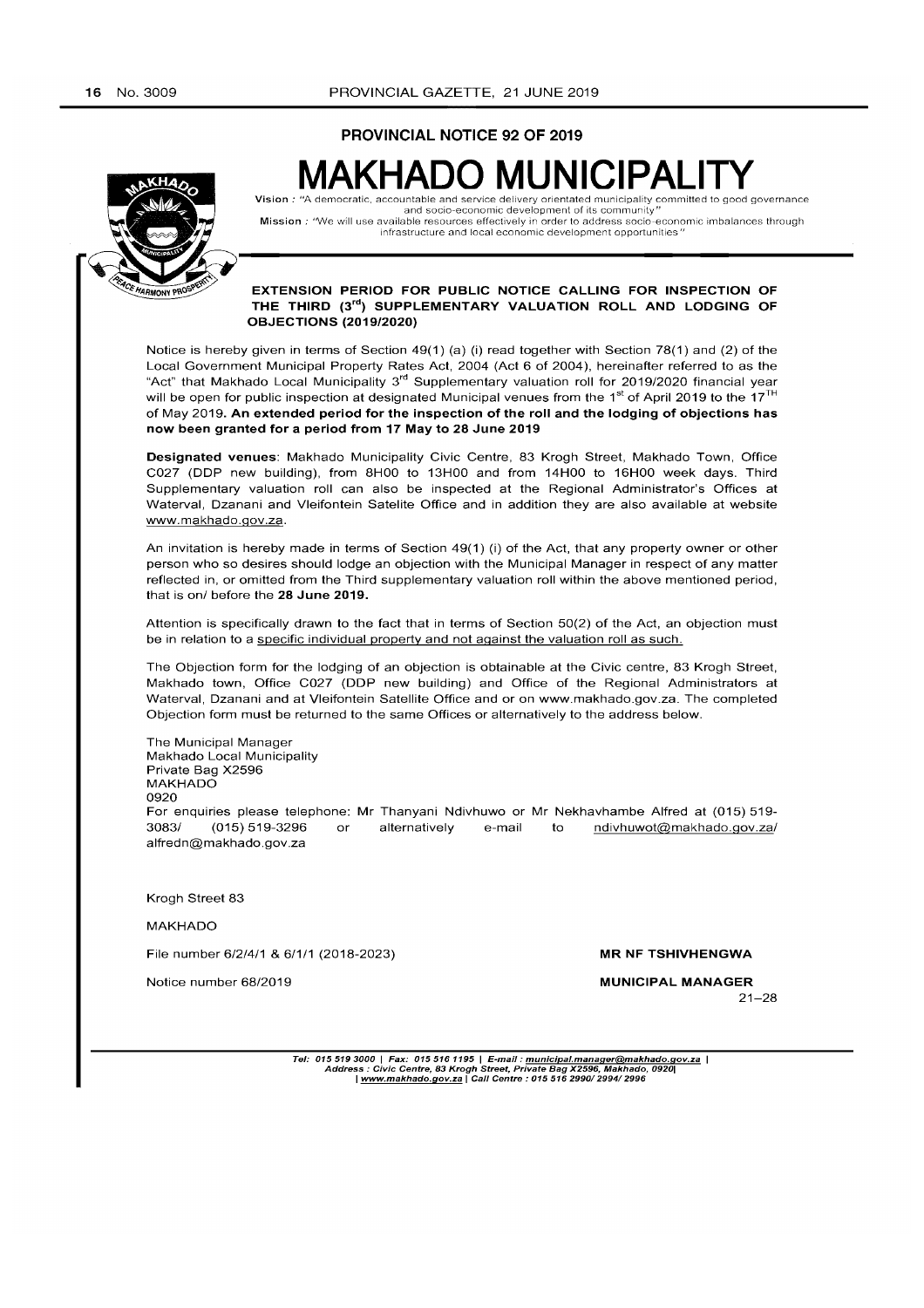#### PROVINSIALE KENNISGEWING 92 VAN 2019



**AKHADO MUNICIPAI** Vision: "A democratic, accountable and service delivery orientated municipality committed to good governance and socio-economic development of its community"<br>Mission: "We will use available resources effectively in order to address socio-economic imbalances through infrastructure and local economic development opportunities'

#### OPENBARE KENNISGEWING VERLENGDE TYDPERK VIR INSPEKSIE VAN DERDE AANVULLENDE WAARDASIEROLLE EN INDIENING VAN BESWARE: (2019/2020)

Kennis word hiermee ingevolge die bepalings van artikel 49 (1) (a) (i) saamgelees met die bepalings van artikel 78 (1) en (2) van die Plaaslike Regering: Munisipale Grondbelastingwet, 2004 (Wet 6 van 2004) gegee, hierna na verwys as die "Wet", dat Makhado Plaaslike Munisipaliteit se Derde Aanvullende Waardasierol vir die 2019/2020 finansiele jaar ter insae is vir openbare inspeksie by aangewese Munisipale kantore vanaf 1 April 2019 tot 17 Mei 2019. 'n verlengde tydperk is nou toegestaan vir inspeksie van die rol en die rig van besware wat strek van 17 Mei tot 28 Junie 2019

Aangewese Munisipale Kantore, Makhado Munisipaliteit, Burgersentrum, Kroghstraat 83, Makhado (Louis Trichardt), - Ontwikkeling & Beplanning department se nuwe kantore, Kamer C027 vanaf 07HOO tot 13HOO en weer vanaf 14HOO tot 16HOO gedurende weeksdae. Die Aanvullende Waarsdasierol kan ook inspekteer word by die Streeksadministrateure se kantore te Dzanani en Waterval onderskeidelik, of by die Vleifontein Satteliet kantoor en dit is ook ter insae op die Munisipale webblad www.makhado.gov.za.

Uitnodiging word hiermee gerig ingevolge die bepalings van artikel (49)(1)(i) van die Wet, dat enige grondeienaar of ander persoon wat so wil, skriftelike beswaar kan maak by die Munisipale Bestuurder in verband met enige aspek aangeteken in, of weggelaat uit die Derde Aanvullende Waardasierol binne die begenoemde tydperk, dit is op voor of op 28 Junie 2019.

Aandag word spesifiek gevestig op die feit dat ingevolge die bepalings van artikel 50(2) van die Wet, 'n beswaar moet wees in verband met 'n spesifieke individuele eiendom en nie teen die waardasierol as sulks nie.

Die beswaarvorm vir die maak van 'n beswaar is verkrygbaar by die hierbo genoemde Munisipale kantore en ook op die munisipale webblad. Die voltooide beswaarvorm moet by die dieselfde kantore weer ingedien word, of alternatiewelik by

Die Munisipale Bestuurder Makhado Plaaslike Munisipaliteit Privaatsaak X2596 MAKHADO (Louis Trichardt) 0920

Vir navrae skakel asseblief die Mnr Ndivhuwo Thanyani by telefoonommer (015) 519-3083, of Mnr Alfred Nekhavhambe by telefoonnommer (015) 519-3296, of alternatiewelik rig e-pos aan ndivhuwot@makhado.gov.za of alfredn@makhado.gov.za

Burgersentrum Kroghstraat 83 MAKHADO

MNR N F TSHIVHENGWA MUNISIPALE BESTUURDER

Kennisgewing Nr 68 van 2019 Leer 6/2/4/1 & 6/1/1 (2018-2023)

21-28

Tel: 015 519 3000 | Fax: 015 516 1195 | E-mail <u>: municipal.manager@makhado.gov.za</u> |<br>| Address : Civic Centre, 83 Krogh Street, Private Bag X2596, Makhado, 0920|<br>| www.makhado.gov.za| Call Centre : 015 516 2990/ 2994/ 299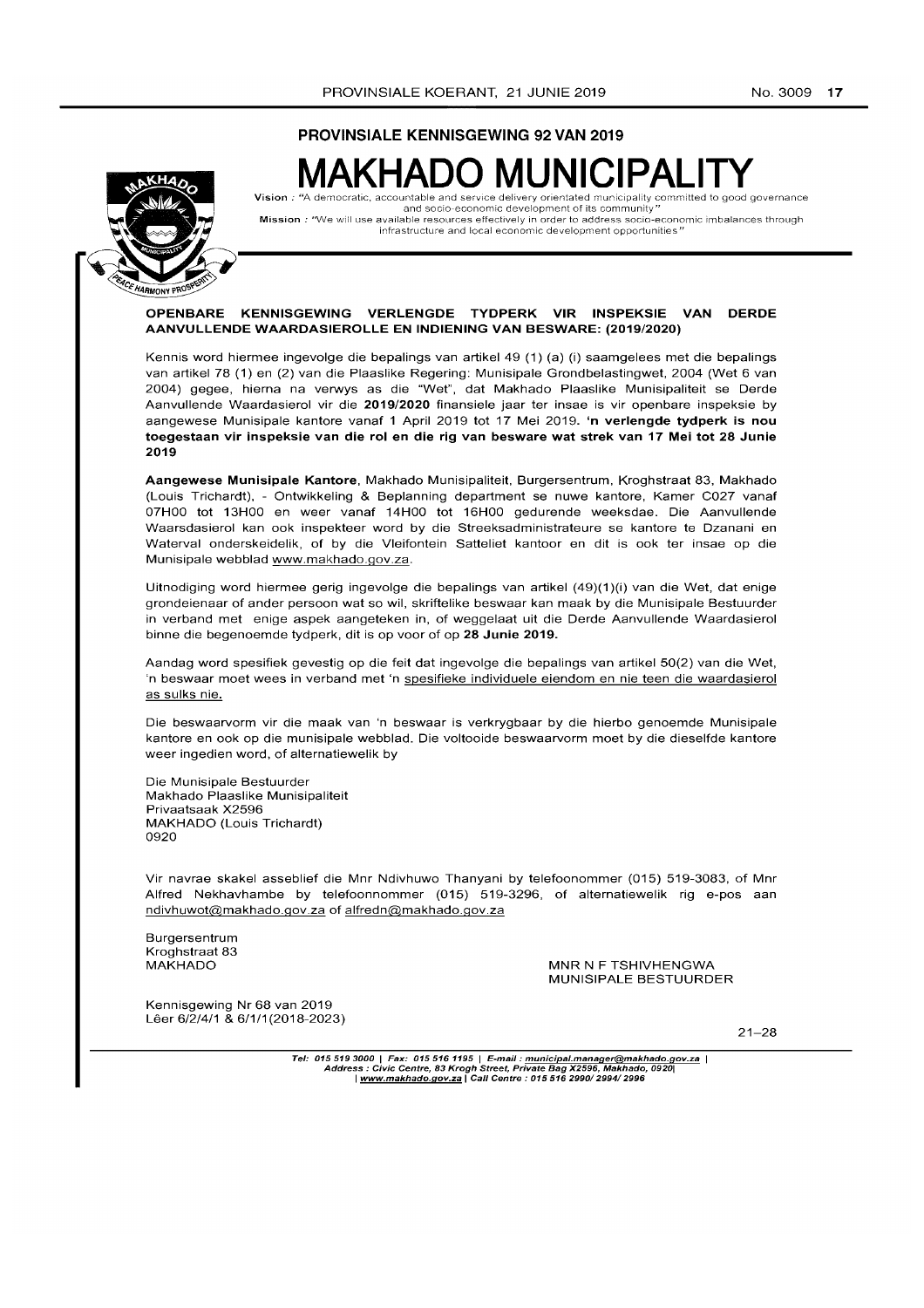# **LOCAL AUTHORITY NOTICES • PLAASLIKE OWERHEIDS KENNISGEWINGS**

## **LOCAL AUTHORITY NOTICE 71 OF 2019**

#### **MUSINA LOCAL MUNICIPALITY NOTICE**  AMENDMENT SCHEME NO: 340

I, **Phumudzo Semani,** being the duly authorized agent by the owners of the under-mentioned properties, hereby give notice that I have lodged the simultaneous application to Musina Municipality for Consolidation and Rezoning of Erven 4950 and 4951 Messina Nancefield Extension 11 from Residential 1 to Business 1 for the purpose of Residential Buildings for "Rental Accommodations" ; Amendment Scheme No: 340 .The application is made in terms of the Provision of Section 36 and Section 48 (1 )(b) of Musina Local Municipality Spatial Planning and Land Use Management By-Laws, 2016 read together with Provision of Regulation 14 of the Spatial Planning and Land Use Management Regulation: Land Use Management and General Matters, 2015 Under (Act 16 of 2013) and Musina Land Use Management Scheme, 2010. Particulars of the application will lie for inspection during normal office hours at the office of the Town Planners: Town Planning Office No 60, Musina Local Municipality, Civic Centre, 21 Irwin Street, Musina, 0900, for 28 days from the first date of this notice **14th June 2019.** Objections and or comments or representations in respect to the application must be lodged with or made in writing to the above Address or to The Municipal Manager, Musina Local Municipality, Private Bag X611, Musina, 0900. Address of the agent: Phumudzo Semani; P.O Box 330 Tshaulu, 0987; phumudzosemani@gmail.com; Cell: 065 955 3817 /072 068 5486.

14-21

#### **NDIVHADZO YA MASIPALA MUSINA AMENDMENT SCHEME NO: 340**

Nne, **Phumudzo Semani,** muimeleli 0 tendelwaho nga vhane vha ndaka dzo buliwaho afho fhasi, ndi khou divhadza uri ndo ita khumbelo kha masipala wapo wa Musina u Tanganyisa na u thintsha kushumisele kwa Erven 4950 and 4951 Messina Nancefield Extension 11 u bva kha Residential 1 u ya kha Business 1 u itela ndi nndu dzau hirisa; Amendment Scheme No 340 . Khumbelo iyi yo itiwa uya nga mulayo wa Section 36 and Section 48 (1)(b) ya Musina Local Municipality Spatial Planning and Land Use Management By-Laws, 2016 ritshi vhala ro katela na Provision ya Regulation 14 of the Spatial Planning and Land Use Management Regulation: Land Use Management and General Matters, 2015 fhasi ha (Act 16 of 2013) na Musina Land Use Management Scheme,2010. Zwidodombedzwa zwa khumbelo iyi zwidovha zwihone malugana nau tolwa musi vha tshi toda u bvisa vhupfiwa havho nga tshifhinga tsha mushumo tsha Masipala wa Musina : Musina Local Municipality, Town Planning Office No 60, Civic Centre , 21 Irwin Street, Musina ,0900 husa athu fhela maduvha a 28 ubva nga duvha la u thoma la ndivhadzo iyi **14th Fulwi 2019.** Nnyi na nnyi ane a sa tendelane na khumbelo idzi kana ane a toda u pfukisa yhupfiwa hawe, utea u tou swikisa nga u tou nwalela kha muhulwane wa Masipala kha Adress yo bulwaho afho nntha kana kha itevhelaho : The Municipal Manager ,Musina Local Municipality , Private Bag X611 ,Musina ,0900, husa athu fhira maduvha a 28 . Address ya muimeleli: Phumudzo Semani; P.O Box 330 Tshaulu, 0987; phumudzosemani@gmail.com; Cell: 0659553817/0720685486.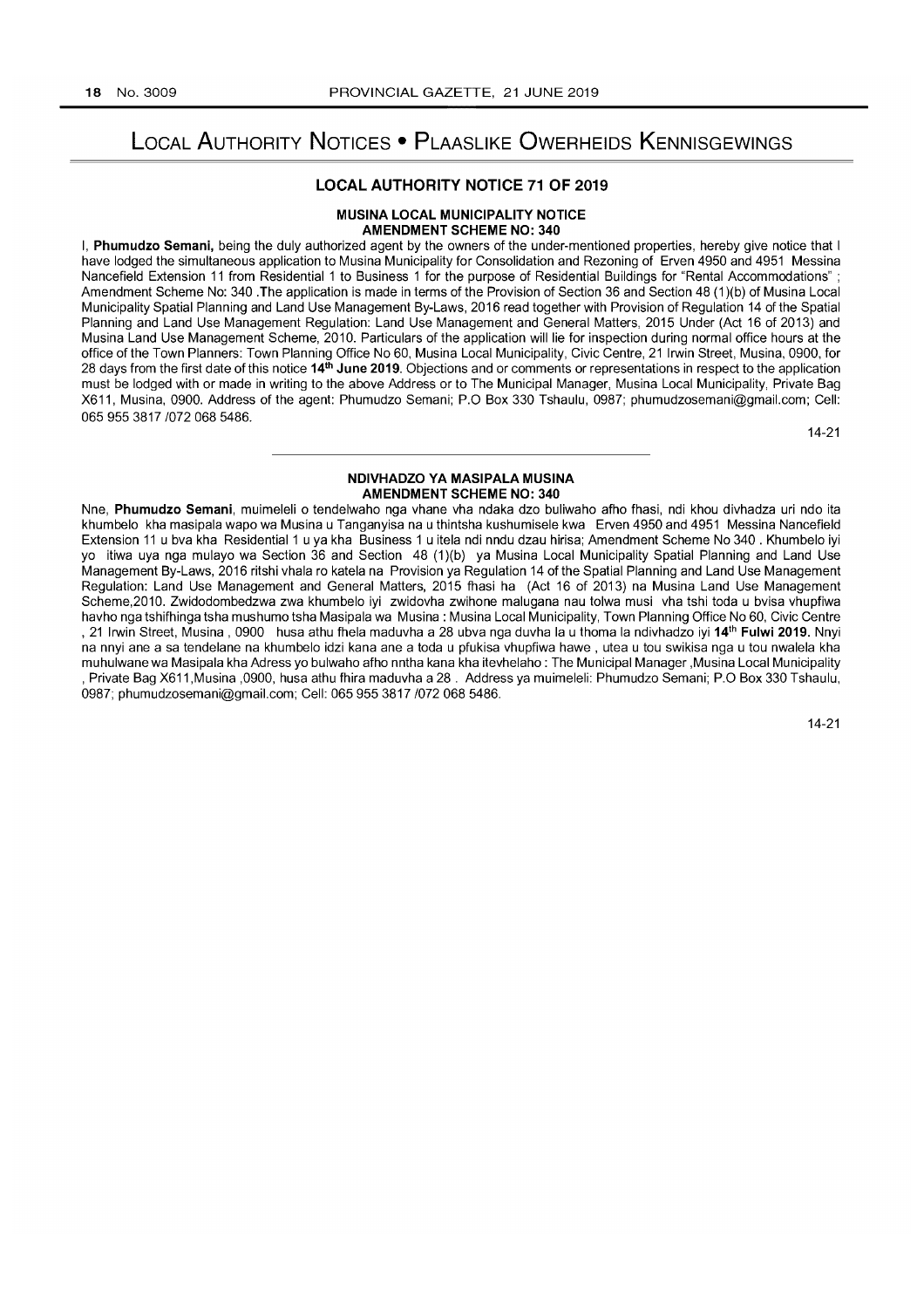### **LOCAL AUTHORITY NOTICE 73 OF 2019**

#### **NOTICE**

Application in terms of section 28(1) Spatial Planning and Land Use Management Act, 2013 read together with sections 62(1) & 83 of the Thulamela Spatial Planning and Land Use Management By·law 2016. Amendment scheme 132: NOTICE FOR REZONING & CHANGE OF LAND USE. Notice of rezoning: Thulamela Amendment Scheme 132: Rezoning of Stand 6 Thohoyandou-N from "Residential 1" to "Business 1" with simultaneous application in terms of Clause 29 of the Thulamela Land Use Management Scheme (2006) to conduct a residential building on the premises. The application and the relevant documents are open for inspection at the office of the Senior Manager: Planning and development, Thulamela Local Municipality, First Floor, Thohoyandou, for 30 days from 21 June 2019. Objection to the application must be lodged with or made in writing to the municipality manager, Thulamela Municipality, P.O. Box 5066, Thohoyandou, 0950, for a period of 30 days from 21 June 2019. Agent: Developlan, Box 1883, Polokwane, 0700, Tel. 015-2914177. Fax: 0862183267. tecoplan@mweb.co.za. Khumbelo ya u shandukisa nyimele ya mavu nga tshitenwa tsha vhu 28 (1) tsha mulayo wa Spatial Planning and Land Use Management Act, 2013 u tshi vhalwa khathihi na tshitenwa tsha vhu 62(1) na 83 tsha Thulamela Spatial Planning and Land Use Management by- Law, 2016. Amendment scheme 132. NDIVHADZO YA U SHANDUKISWA HA KUSHUMISELE KWA MAVU. Ndivhadzo yau shandukisa ku shumisele kwa tshitande:Thulamela Amendment Scheme 132: U shandukisa ku shumisele kwa tshitande tsha vhurathi (6) Thohoyandou-N u bva kha "Residential 1" uya kha "Business 1" khathihi nau ita khumbelo hu tshi tevhelwa clause 29 ya Thulamela Land Use Management Scheme (2006) uri hu kone u fhatiwa dzi nndu dzau dzula nga ngomu kha tshitande. Vhane vha takalela u vhala nga ha khumbelo iyi na manwalo a yelanaho nayo, vha nga a wana ofisini ya minidzhere muhulwane: wa ku dzudzanyele na mvelaphanda, kha luta Iwa u thoma kha masipala wa Thulamela Thohoyandou. Manwalo avo a do wanala Iwa tshifhinga tshi edanaho maduvha a fumbili malo (30) u bva nga duvha la 21 Fulwi 2019. Vhane vha vha na mbilaelo malugana na iyi khumbelo vha nwalele minidzhere wa masipala wa Thulamela kha diresi itevhelaho: P.O. Box 5066, Thohoyandou, 0950. Mbilaelo dzi do tanganedziwa Iwa maduvha a fumbili malo (30) u bva nga duvha la 21 Fulwi 2018. Diresi ya dzhendedzi lire mulayoni malugana na iyi khumbefo: Developlan, Box 1883, Polokwane, 0700, Tel. 015-2914177. Fax: 086 218 3267. tecoplan@mweb.co.za. NOTICE OF CONSENT USE APPLICATION IN TERMS OF SECTION 73 OF THE POLOKWANE MUNICIPAL PLANNING BY-LAW, 2017.1, Henk Hovy, being the duly appointed agent of the applicant(s), hereby give notice in terms of Section 95(1)(a) of the Polokwane Municipal Planning By-law 2017, that I have applied to Polokwane Municipality for consent, on Erf 5082 Bendor Ext. 95 (located in Tawny Hawks Crescent) & Portion 1 of Erf 627 Pietersburg (located at 68 Voortrekker Street), in terms of Section 73 of the of the above mentioned By-law. The consent use is for the erection of telecommunications masts and associated base stations. The intention of the applicant is to erect 15m lamp post type telecommunication masts and associated base station on the above mentioned properties. Any objection(s) and/or comment(s), including the grounds for such objection(s) and/or comment(s) with full contact details, without which the Municipality cannot correspond with the person or body submitting the objection(s) and/or comment(s), shall be lodged with, or made in writing to: The Manager: City Planning and Property Management, PO Box 111, Polokwane, 0700 from 21 June 2019 until 20 July 2019. Full particulars and plans (if any) may be inspected during normal office hours at the Municipal offices as set out below, for a period of 30 days from the date of first publication of this notice in the Provincial Gazette and/or local newspaper(s). Address of Municipal offices: Manager: Planning (Spatial Planning and Land Use Management), 2nd floor, west wing, Civic centre, Landros Maré street, Polokwane. Closing date for any objections and/or comments: 20 July 2019. Address of applicant / agent: DEVELOPLAN, 3 General Joubert street, Polokwane, P.O. Box 1883, Polokwane, 0700. Fax: 086 218 3267. Email: tecoplan@mweb.co.za Fax: 0862183267.Telephone: 015-2914177. Dates on which notice will be published: 21 & 28 June 2019. KENNISGEWING VAN TOESTEMMINGSAANSOEK INGEVOLGE ARTIKEL 73 VAN DIE POLOKWANE MUNISIPALE BEPLANNINGSBYWET 2017. Ek, Henk Hovy, as die agent van die eienaar(s) van ondergemelde eiendomme, gee hiermee kennis ingevolge Artikel 95(1)(a) van die Polokwane Munisipale Beplanningsbywet 2017, dat ek aansoek gedoen het by die Polokwane Munisipaliteit vir toestemming ingevolge Artikel73 van voormelde bywet, op Erf 5082 Bendor Uitbr. 95 (gele8 te Tawny Hawkssingel) & Gedeelte 1 van Erf 627 Pietersburg (gele8 te Voortrekkerstraat 68). Die toestemming is vir die oprigting van telekommunikasie torings en basisstasies. Die doel van die aansoek is om 15m lamppaal tipe telekommunikasie torings en basisstasies op bogenoemde eiendomme op te kan rig. Enige besware en/of kommetare, tesame met die gronde vir die besware en/of kommetare, tesame met u volledige kontakbesonderhede, moet ingedien word by, of skriftelik gerig word aan: Die Bestuurder: Stedelike beplanning, Posbus 111, Polokwane 0700 vanaf 21 Junie 2019 tot en met 20 Julie 2019. Neem kennis: Indien u versuim om u kontakinligting te verskaf sal die Polokwane stadsraad nie na u toe kan reageer nie. Besonderhede van voormelde aansoek lê ter insae gedurende gewone kantoorure by die Munisipale kantore soos hieronder aangetoon vir 'n tydperk van 30 dae vanaf die eerste datum van publikasie van hierdie kennisgewing in die plaaslike koerantmedia en/of Provinsiale Gazette. Adres van munisipale kantore: Bestuurder: Beplanning (Ruimtelike Beplanning en Grondgebruikbestuur), 2<sup>de</sup> vloer, westelike vleuel, Burgersentrum, Landros Maréstraat, Polokwane. Sluitingsdatum vir die indiening van besware en/of kommentare: 20 Julie 2019. Adres van applicant / agent: DEVELOPLAN, 3 Generaal Joubertstraat, Polokwane, Posbus 1883, Polokwane, 0700. Faks: 086 218 3267. Epos: tecoplan@mweb.co.za Faks: 0862183267. Telefoonnommer: 015-2914177. Datums waarop hierdie kennisgewing sal verskyn: 21 & 28 Junie 2019. **NOTICE:** I, Theo Kotze, being the authorised agent of the owner of the property mentioned below hereby give notice that I have applied to the Makhado Municipality for the amendment of the Makhado Land Use Scheme, 2009 in terms of Part C, Section 63 of the Makhado municipality Spatial Planning, Land Development and Land Use management by-law 2016 (read together with Chapter 6 of the mentioned by-law) as follows; a) Makhado Amendment Scheme 343: Rezoning of Erf 2403 Louis Trichardt Ext. 4 (No. 54, 3<sup>-d</sup> Street) from "Residential 1" to "Residential 3" with simultaneous application in terms of Clause 23 of the Makhado Land Use Management Scheme 2009 for relaxation of the permitted density to 65 units per hectare. Particulars of the application will lie for inspection during normal office hours at the Director Development, Planning office, Makhado Civic Centre, for a period of 30 days from 20 June 2019. Objections to or representations in respect of the applications must be lodged with or made in writing and hand delivered to the above mentioned office or posted to the Municipal Manager, Makhado Municipality, Private Bag X2596, Louis Trichardt, 0920 within a period of 30 days from 20 June 2019. Address of agent: DEVELOPLAN, 3 Genl. Joubert Street, Polokwane. Box 1883, Polokwane, 0700. Fax: 086 218 3267. Email: tecoplan@mweb.co.za. **KENNISGEWING:** Ek, Theo Kotze, as die gevolmagtigde agent van die eienaar van ondergemelde eiendom gee hiermee kennis dat ek aansoek gedoen het by die Makhado Munisipaliteit vir die wysiging van die Makhado Grondgebruikskema 2009, deur die hersonering van ondergemelde eiendomme in terme van Artikel 63 van die Makhado Munisipaliteit Ruimtelike Beplanning, Grondontwikkeling en Grondgebruikbestuur Bywet 2016, as volg: a) Makhado Wysigingskema 343: Hersonering van Erf 2403 Louis Trichardt Uitbr. 4 (3de Straat 54) vanaf "ResidensieeI1" na "Residensieel 3". Gelyktydig daarmee saam word ook aansoek gedoen in terme van Klousule 23 van die Makhado Grondgebruikskema 2009 om die toegelate digtheid op die perseel te verhoog na 65 eenhede per hektaar. Besonderhede van voormelde aansoek Ie ter insae gedurende kantoorure by die kantoor van die Direkteur: Ontwikkelingsbeplanning, Makhado Burgersentrum, vir 'n tydperk van 30 dae vanaf 21 Junie 2019. Enige besware/vert08 moet (hetsy skriftelik of mondelings), by of tot die Munisipale Bestuurder gerig word voor die sluitingsdatum vir die indiening van sodanige besware/vert08. Dit kan gerig word aan die Munisipale Bestuurder, Makhado Munisipaliteit, Privaatsak X2596, Louis Trichardt, 0920 binne tydperk van 30 dae vanaf 21 Junie 2019. Adres van Agent: DEVELOPLAN, 3 Genl. Joubertstraat, Polokwane. Posbus 1883, Polokwane, 0700, TEL. 015-2914177. Faks: 0862183267. E-pos: tecoplan@mweb.co.za.